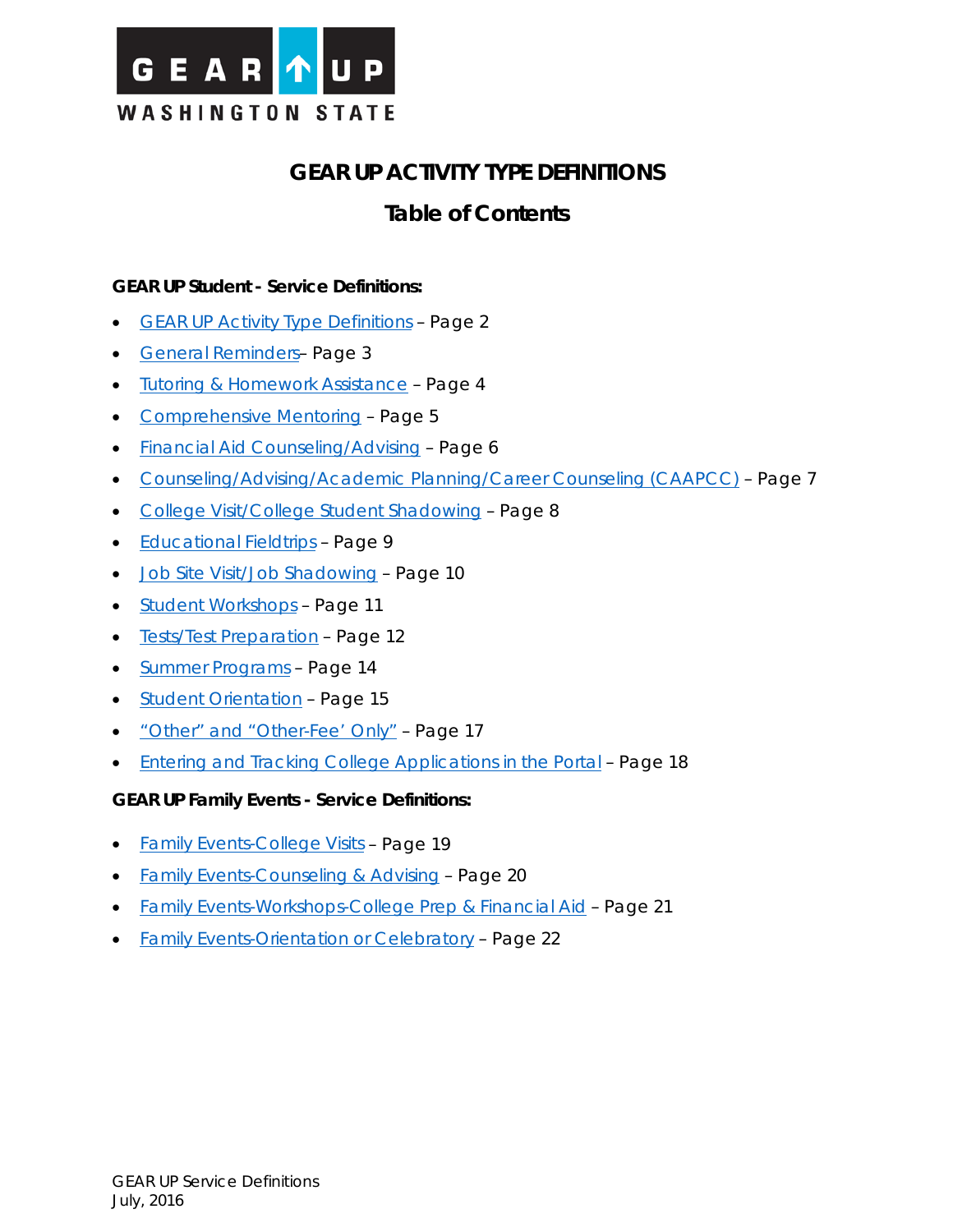# **GEAR UP Activity Type Definitions**

<span id="page-1-0"></span>Use the GEAR UP Student Service Definitions to determine the Activity Type for GEAR UP services. It is imperative that you follow these guidelines; as they are aligned with GEAR UP reporting and evaluation requirements

If you have any questions, please contact Kelly Keeney at [kellyk@wsac.wa.gov](mailto:kellyk@wsac.wa.gov) or 360-753-7838.

#### **What is entered in the portal?**

When determining what should be documented as a GEAR UP activity, the first question is always, "Is this happening because of GEAR UP, or would it occur anyway (absent GEAR UP funding or staff)?" Only activities that are directly tied to the GEAR UP work plan, budget, and staff are documented as GEAR UP activities.

All services or activities provided by GEAR UP are entered in the portal. These include:

- Direct services: GEAR UP paid staff time spent working with students (tutoring, mentoring, counseling, and providing workshops).
- Activities that are provided by GEAR UP: Field trips, assemblies, workshops, classes, and events that are planned, facilitated and/or supervised by GEAR UP staff.
- Activities that are paid for or required by GEAR UP: College placement testing, credit retrieval courses, summer school, etc.

## **What's not entered in the portal?**

- When GEAR UP purchases materials for classroom use, but no direct service is provided by GEAR UP paid staff, this is not entered in the portal. Examples include robotics supplies, classroom calculators, WOIS subscriptions, etc.
- Activities that support GEAR UP goals, but are not part of your approved work plan and would exist on their own without GEAR UP are not entered in the portal. Examples include, EOC assessments, SBAC, Running Start, or other programs that have been supported in your school prior to GEAR UP.
- Student led conferences are not USUALLY a GEAR UP activity, if your school had them in place prior to GEAR UP. However, if there is an activity that you do as part of GEAR UP to enhance student led conferences, they may be entered in the portal.
	- **Not sure? Check with Kelly, [kellyk@wsac.wa.gov](mailto:kellyk@wsac.wa.gov) or 360-753-7838.**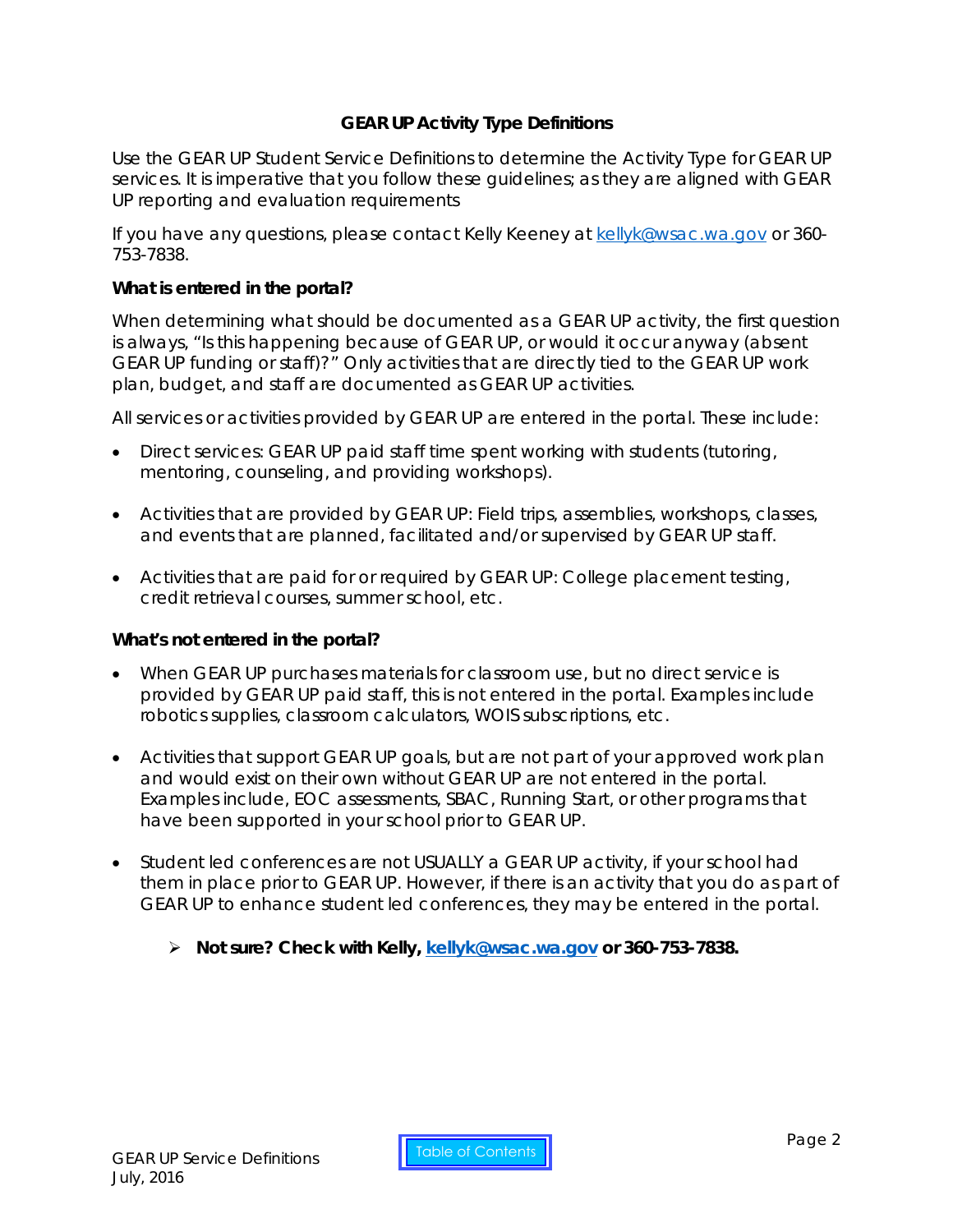# <span id="page-2-0"></span>**General Reminders**

- All GEAR UP activities must be documented with student/family sign-in sheets, attendance records, or the Individual Services Tracking Form. All forms can be found on the GEAR UP Website at: [http://www.gearup.wa.gov/grant-management.](http://www.gearup.wa.gov/grant-management) This documentation must be retained by your program with all other GEAR UP records and are subject to audit at any time.
- Your GEAR UP Activity Portal entries will be reviewed by WSAC staff and you will be notified via email if there are questions about any of your entries.
- In general, activities that are at least 10 minutes in duration are entered in the portal. Activities less than 10 minutes in duration are not entered.
- If you have an activity that doesn't seem to meet any of the definitions provided in this manual, please contact Kelly Keeney [\(kellyk@wsac.wa.gov](mailto:kellyk@wsac.wa.gov) or 360-753-7838) before entering that activity.

# **Notes**

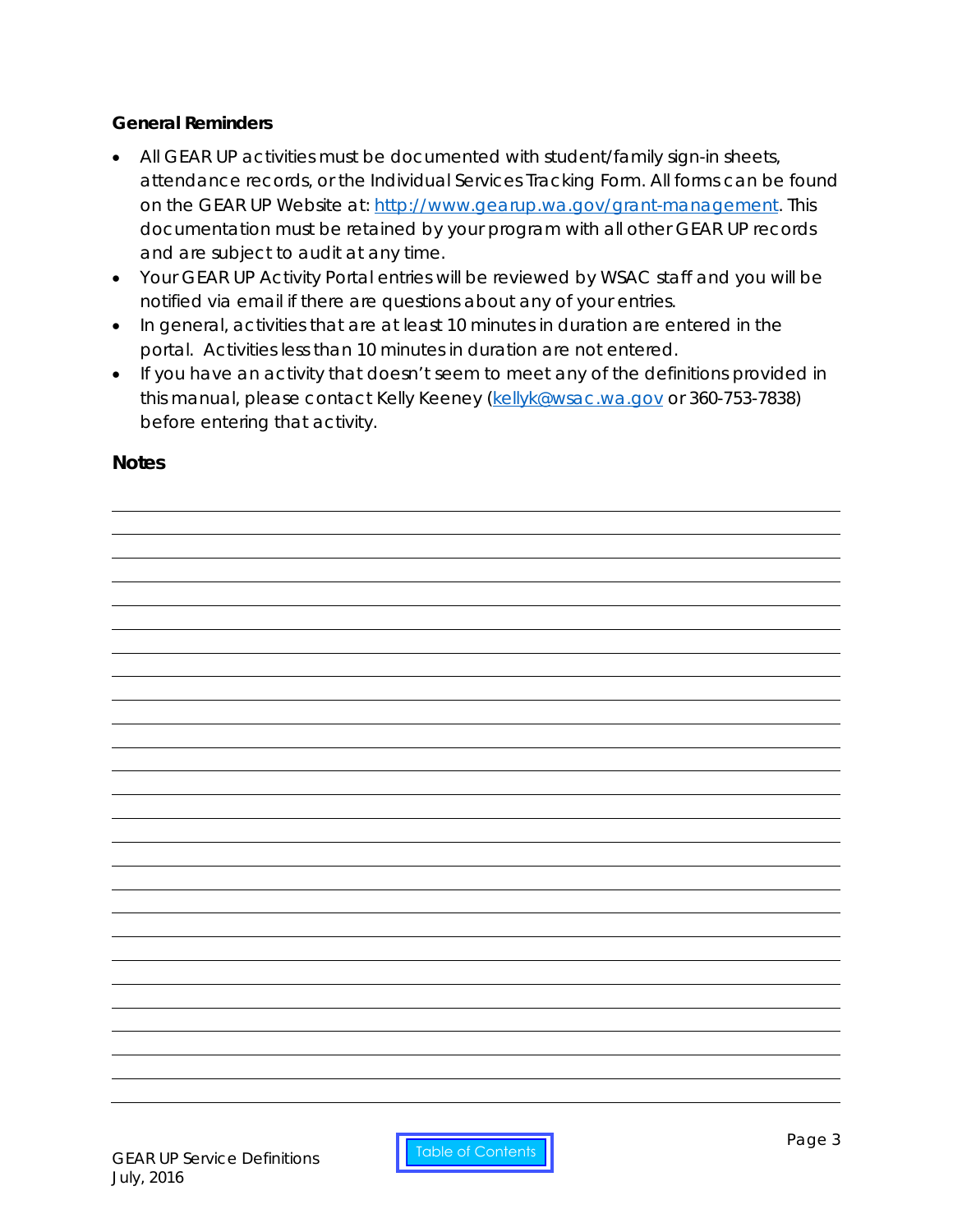## **GEAR UP Student Service Definitions Tutoring & Homework Assistance**

<span id="page-3-0"></span>**Tutoring/Homework Assistance -** Tutoring and homework assistance services that provide additional academic instruction designed to increase the academic achievement of students.

Tutoring can occur one-on-one or in small groups before school, during school, after school, during study time, lunch breaks, or on weekends.

# **Services are provided by any of the following:**

- GEAR UP Staff.
- GEAR UP Hired Tutors.
- Teachers (only when tutoring is provided outside of the contract day, or if teachers are paid by GEAR UP for tutoring).
- Trained Peers.
- Volunteers.

**Tutoring should be recorded by these subject areas when tutoring is specific in content:**

- Tutoring/HWA/Language Arts.
- Tutoring/HWA/Math.
- Tutoring/HWY/Science.
- Tutoring/HWA/Social Sciences.

**Tutoring/HWA/General –** when tutoring is not specific in content, such as in an afterschool program

## *Example Tutoring Activities include but are not limited to:*

- Before/After school tutoring. Lunch homework help.
- 
- After school book clubs. Saturday school.
	-
- In-class assistance if provided by GU staff.

**Virtual tutoring/homework assistance:** Virtual tutoring services include services that are provided via remote access through the internet or other means.

*Note: If you provide virtual tutoring, please contact Kelly for clarification.*

Activity Notes: \_\_\_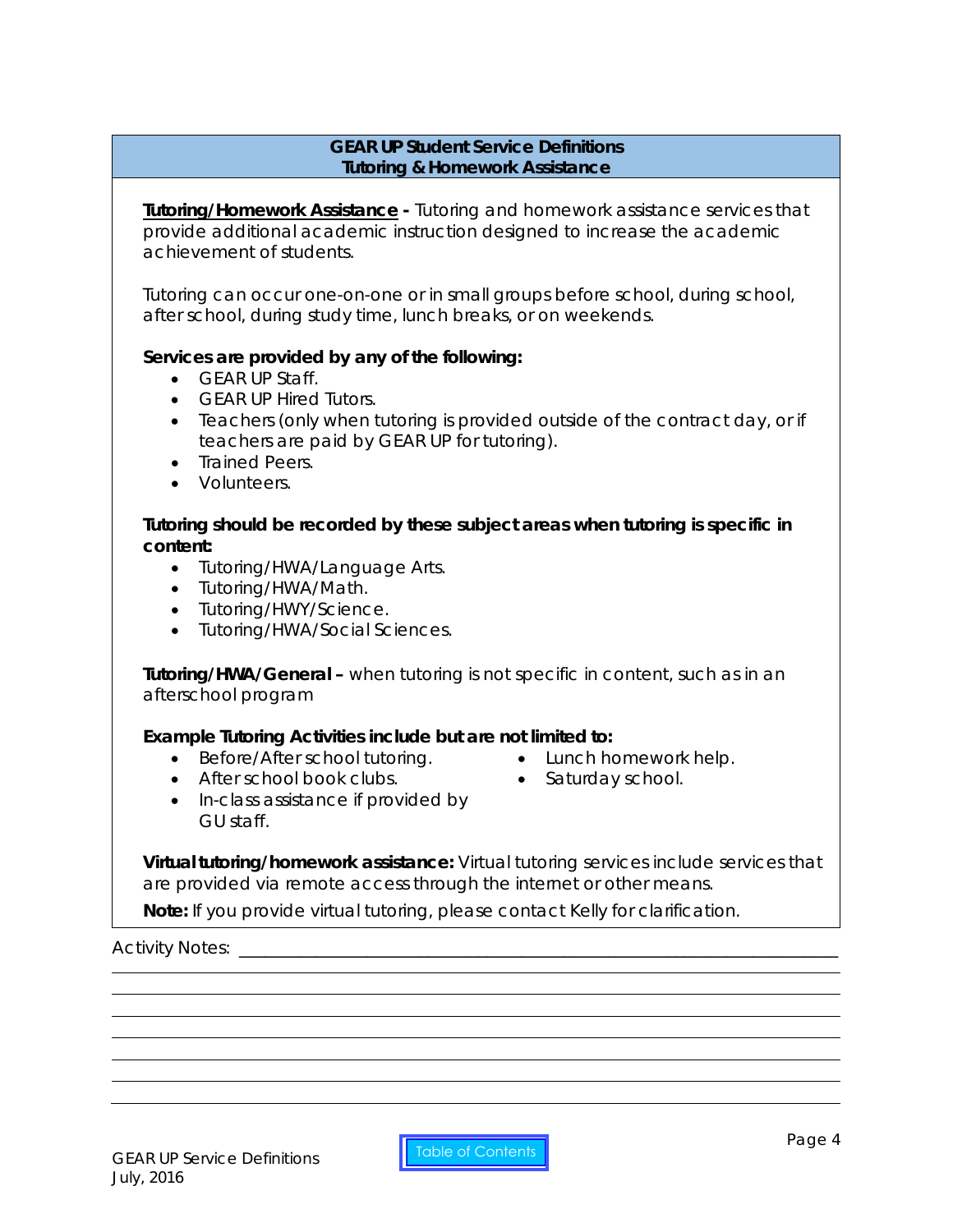## **GEAR UP Student Service Definitions Comprehensive Mentoring**

<span id="page-4-0"></span>**Comprehensive Mentoring** - Comprehensive mentoring services are provided when GEAR UP staff, teachers, or other school staff identify students who would benefit from an ongoing supportive relationship with a trained, caring adult or older student, i.e., "mentor." Mentors meet regularly with their assigned student(s). Meetings may be on or off campus and either during or outside of the school day. Typical issues addressed during mentoring meeting are academic, social, organization, or life skills development.

Per the 2008 Higher Education Opportunity Act, comprehensive mentoring must provide students with financial aid information, and encourage students to stay in school, enroll in rigorous and challenging coursework, apply for postsecondary education, and, if applicable, the GEAR UP scholarship.

## **Mentoring programs may include**:

- Traditional mentoring programs that match one youth and one adult.
- Group mentoring that links one adult with a small group of young people.
- Team mentoring that involves several adults working with small groups of young people, ideally with a ratio of no more than four youth to one adult.
- Peer mentoring that connects caring youth with other adolescents.
- E-mentoring that functions via email and the internet.

#### *Example Mentoring Activities include but are not limited to:*

- Community member mentors. Hero Programs.<br>• Check & Connect. Link Crew.
- Check & Connect. Link Crew.
- 
- 
- 
- Peer or near peer mentoring. Individual student intervention.

**Virtual comprehensive mentoring:** Virtual comprehensive mentoring includes services that are provided via remote access through the internet or other means. *Note: If you provide virtual mentoring, please contact Kelly for clarification.*

Activity Notes: **Example 20**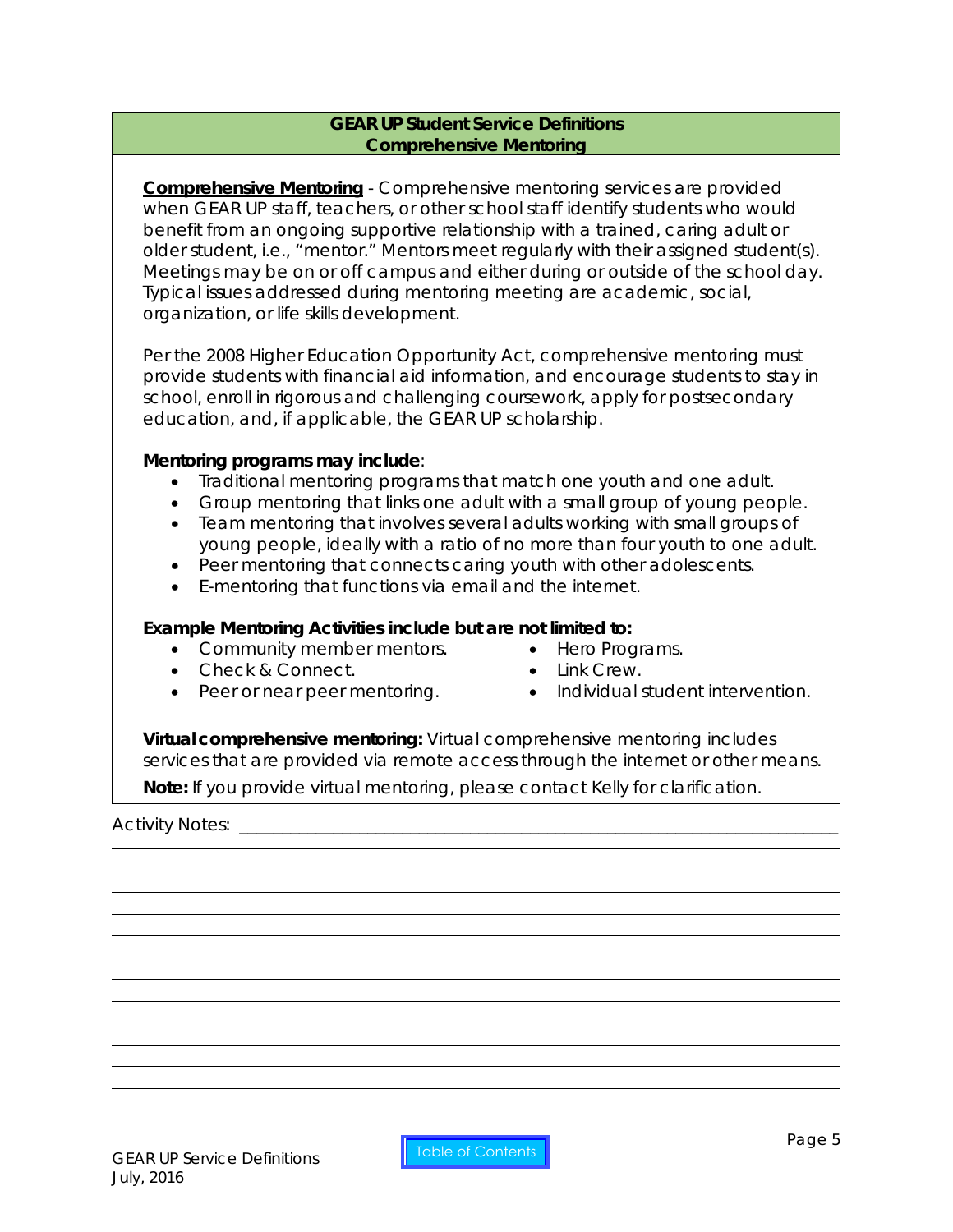#### **GEAR UP Student Service Definitions Financial Aid Counseling/Advising**

<span id="page-5-0"></span>**Financial Aid Counseling/Advising** - Financial aid counseling/advising services assist students' understanding and navigating the complexities of financial aid.

#### **Financial Aid counseling may include**:

- Providing hands-on assistance with the FAFSA.
- Assistance with scholarship applications.
- Presentations on financial aid or literacy using financial aid or literacy curriculum.
- The benefits and information about enrollment in college savings plans.

#### *Example Financial Aid Counseling & Advising Activities include but are not limited to:*

- 16 Summers curriculum.
- The Vault curriculum.
- FAFSA Forecaster activities.
- Scholarship information and application events.
- FAFSA information and completion support.
- College Goal Washington events.
- [Thewashboard.org](http://www.washboard.org/login.aspx) activities.
- WSECU workshops.
- Money Talks curriculum.
- Dave Ramsey curriculum.
- College Bound Scholarship presentations/sign-up events.

**Virtual financial aid counseling/advising:** Virtual financial aid counseling/advising includes services that are provided via remote access through the internet or other means.

*Note: If you provide virtual financial aid counseling, please contact Kelly for clarification.*

Activity Notes: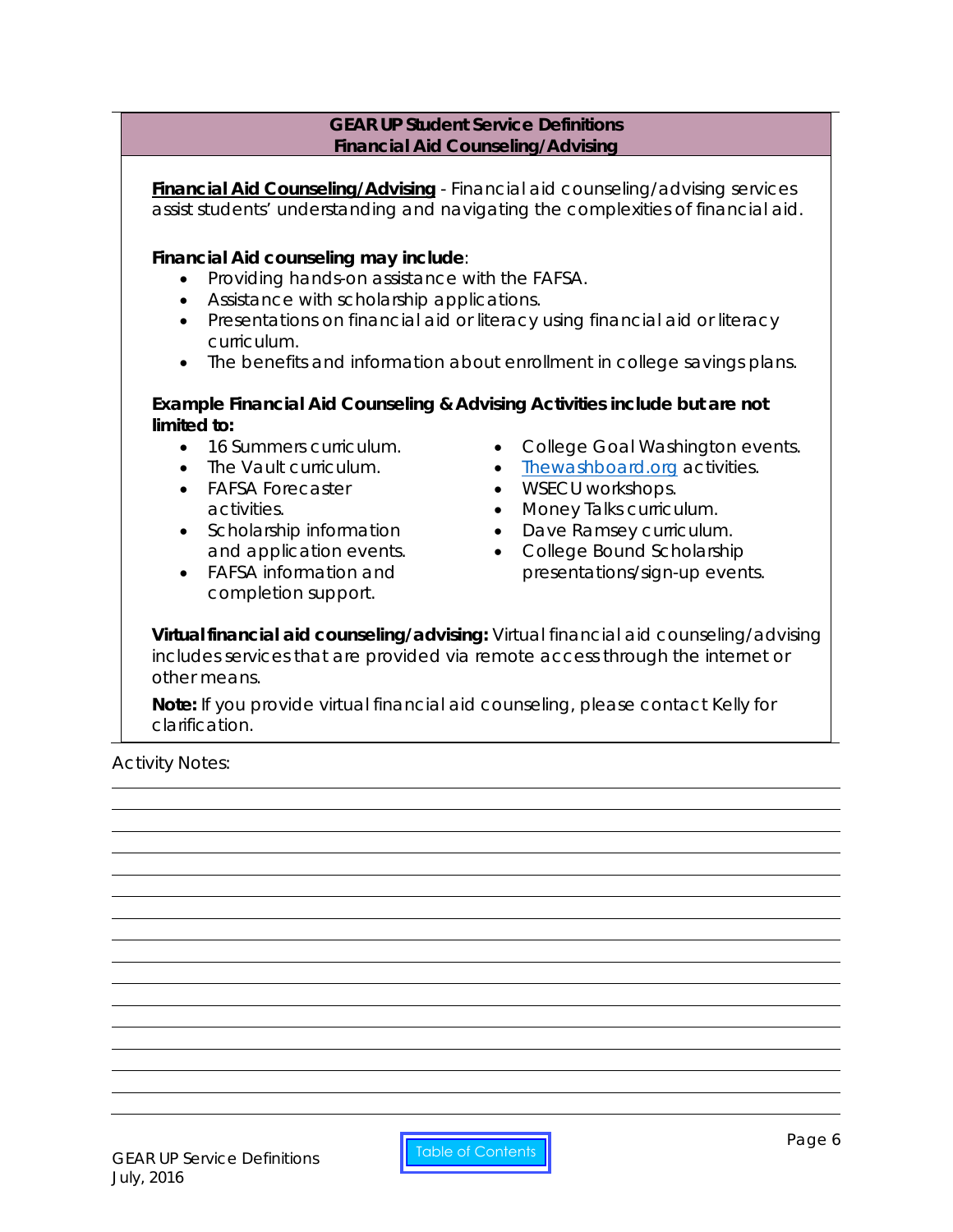## **GEAR UP Student Service Definitions Counseling/Advising/Academic Planning/Career Counseling (CAAPCC)**

#### <span id="page-6-0"></span>**Counseling/Advising/Academic Planning/Career Counseling (CAAPCC)** –

Counseling, advising, academic planning and career counseling services span a spectrum of activities with individual students or small groups of students. Services are defined as follows:

- **Counseling –** Discussing personal growth issues such as decision making, problem solving, goal setting, attendance, behavior concerns, or family issues.
- **Advising –** Providing assistance on course selection (secondary or postsecondary), college and/or career choices, or college and/or career planning.
- **Academic Planning –** Providing assistance on coursework selection, course of study choices, college major selection, assessment advising or interpretation of scores, or assistance with placement tests.
- **Career Counseling –** Providing assistance about career choices, career planning, internships, or career interests.

**In general,** activities in this category are individualized conversations that are applicable specifically to the student(s) involved. Participants leave the session with individualized advice or direction based on the discussion about their unique, specific situation. Small group activities may be considered only when the information remains specific to the individuals participating. In most cases, the services are provided by GEAR UP staff and not others.

**NOTE:** If activities do not meet the "individualized" criteria, it is likely a **Student** [Workshop.](#page-10-0) Review that definition to determine the appropriate activity type. Some of the examples listed below, could be either CAAPCC or a Student Workshop depending on the content of the activity, (individualized vs. generic).

## *Example CAAPCC Activities include but are not limited to:*

- Advisory activities.
- GEAR UP staff providing individualized support to students that is not mentoring.
- College research activities.
- Reviewing Aspire, PLAN, ACT, and SAT results.
	- College & military rep visits.
	- College application week activities that are individualized.

• Career inventories.

**Virtual Counseling/Advising/Academic Planning/Career Counseling:** Virtual counseling/advising/academic planning/career counseling includes services that are provided via remote access through the internet or other means.

*Note: If you provide virtual counseling, please contact Kelly for clarification.*

#### Activity Notes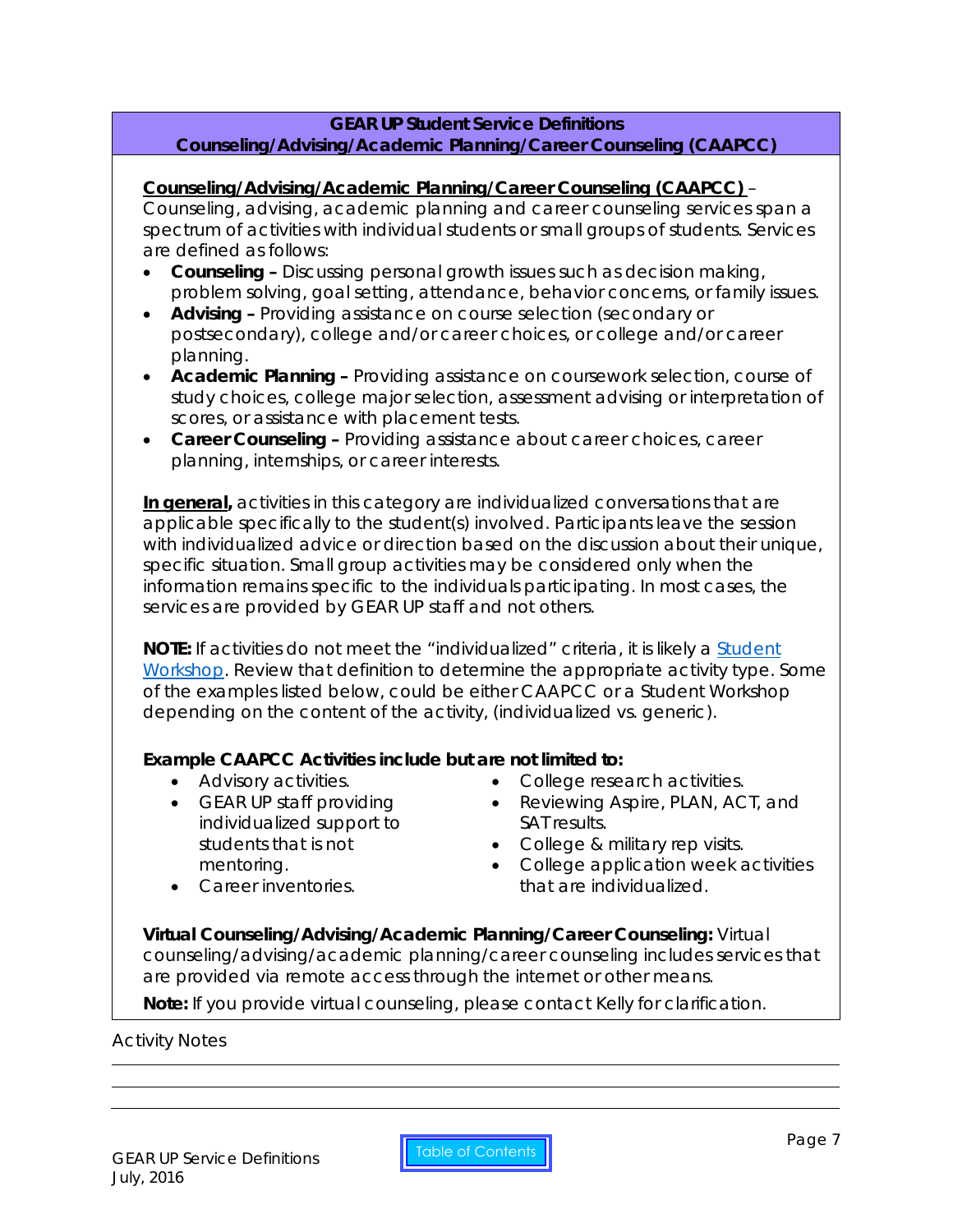## **GEAR UP Student Service Definitions-College Visit/College Student Shadowing**

<span id="page-7-0"></span>**College Visit/College Student Shadowing** – College visit and college student shadowing activities are services that take place on a college campus.

**College Visit:** Is a physical visit to a college campus by a student and is facilitated/supervised/led by GEAR UP staff, teachers, college representatives, or other school staff. College visits should include:

- 1. A campus tour led by the college's admission department, visitation program, or other on-campus entity that regularly provides this service.
- 2. Presentations by admissions, financial aid, academic departments, athletics, student affairs, residence life, multicultural affairs, student services or other college departments.
- 3. A classroom experience, or participation in a college level discussion. When this is not possible, time with a professor or graduate student instructor is acceptable.
- 4. College fairs and other visits to a college campus that do not include the criteria above, are NOT considered a college visit, and may be a ['Student](#page-10-0)  [Workshop'](#page-10-0) or ['Educational Field Trip'](#page-8-0) activity type. Review all definitions before making a determination.
- 5. College Planning Days are NOT considered a College Visit, they are a Student [Workshop.](#page-10-0)

**College Student Shadowing**: A one-on-one experience in which a middle or high school student spends a day on a college campus with an undergraduate student experiencing college life for a typical undergraduate.

**Virtual College Visit:** Virtual college visit includes services that are provided via remote access through the internet or other means. Virtual college visits must be facilitated/supervised/led by GEAR UP staff, teachers, or other school staff and include the same elements as a physical college visit.

*Note: Data entry needs to indicate whether the college visit services are "in-person" or "virtual," as well as the name and/or type of college visited, i.e., 2- or 4-year college.*

## Activity Notes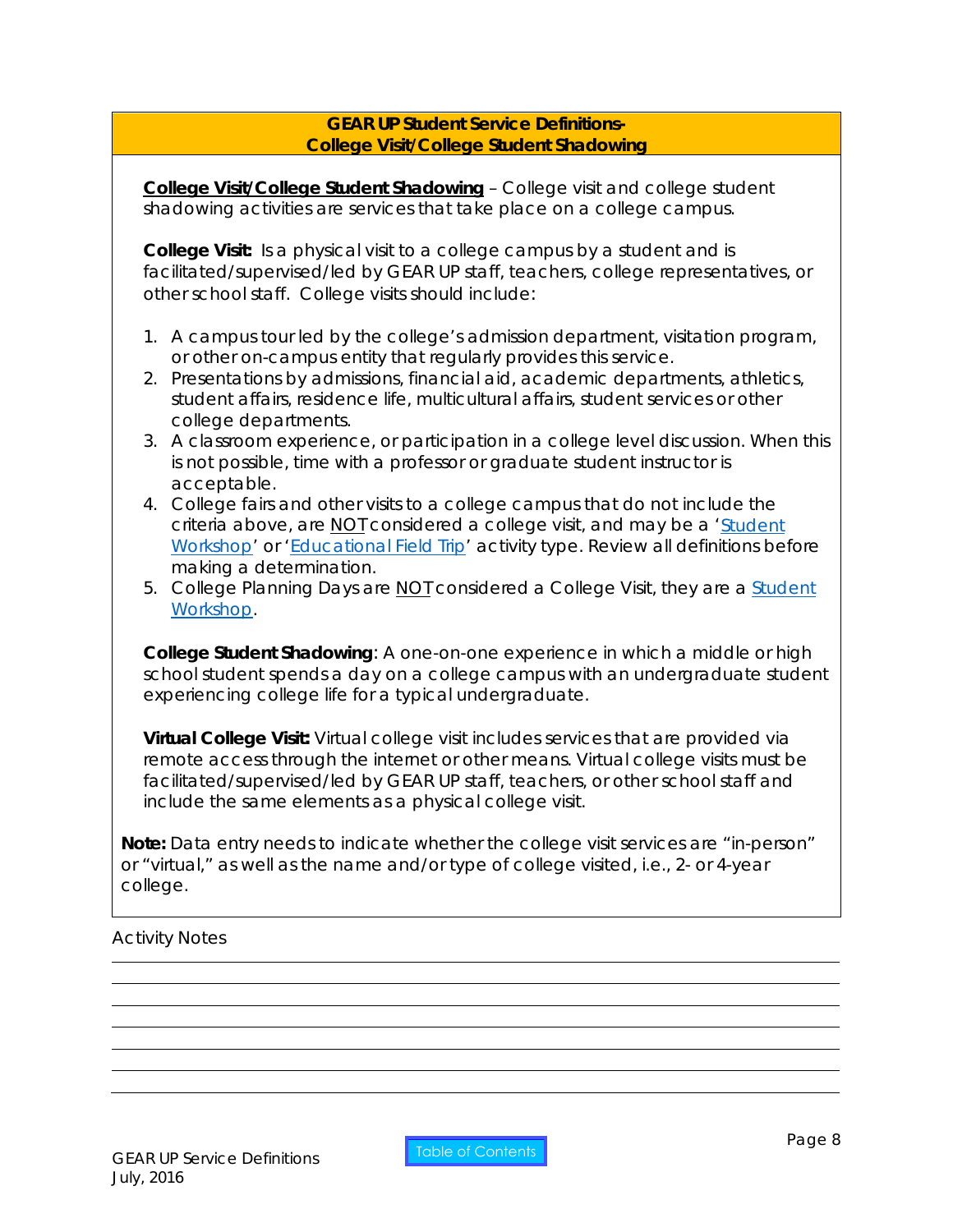## **GEAR UP Student Service Definitions-Educational Fieldtrips**

<span id="page-8-0"></span>**Educational Field Trips**– Educational field trips are services during which students leave their school and travel to another location, and also include an academic component that is linked to classroom activities. Examples would include a science demonstration on a college campus (the purpose of the event was the science demonstration not a college visit), a class trip to attend a science or history museum linked to curriculum, academic competitions, cultural experiences such as performing arts, museums, or similar activity, and field trips that complement and enhance existing curriculum in key content areas.

# **Educational Field Trips should be recorded by subject area:**

- Educational Field Trip Language Arts.
- Educational Field Trip Mathematics.
- Educational Field Trip Other.
- Educational Field Trip Science.
- Educational Field Trip Social Science

## **Example Educational Field Trip Activities** *include but are not limited to:*

- College sponsored academic events like Math Days, Engineering Days, Health Sciences Fair.
- Museums.
- Theater performances.
- Academic competitions like robotics, ProStart.
- Capitol Campus ~ Olympia.
- Cultural events on college campuses.
- Activities that are directly tied to classroom curriculum (wind farm field trip as an extension of science class; water quality testing as an extension of marine biology).

Activity Notes: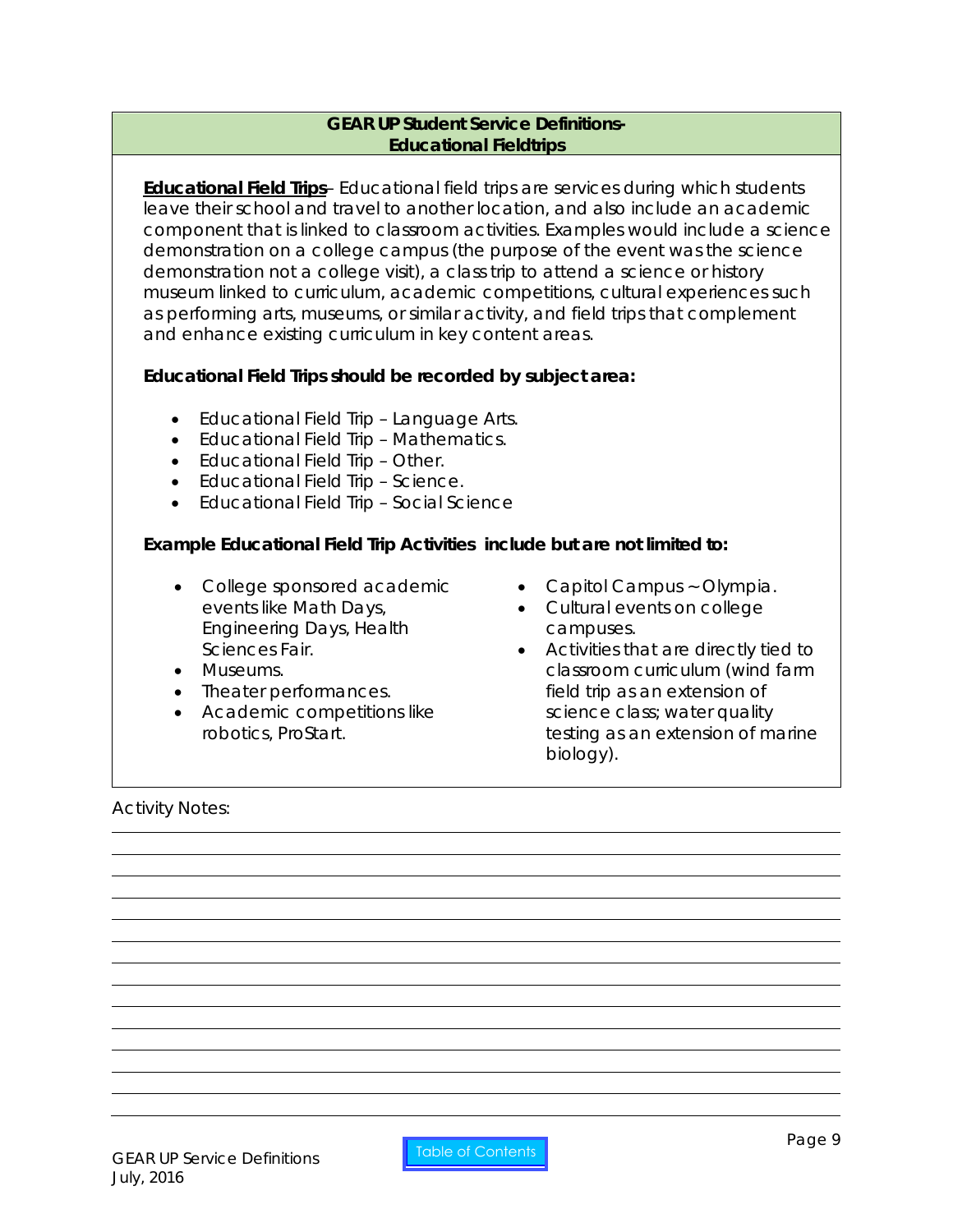## **GEAR UP Student Service Definitions-Job Site Visit/Job Shadowing**

<span id="page-9-0"></span>**Job Site Visit/Job Shadowing** –Job site visit/job shadowing services offer student exposure to the workplace in an occupational area of interest and reinforces the link between classroom learning, work requirements, and the need for postsecondary education. Students witness the work environment, employability, occupational skills in practice, the value of professional training, and potential career options.

- **A Job Site Visit -** Is a physical visit to a local business/work environment facilitated/supervised/led by GEAR UP staff, teachers, or other school staff. Job site visits should include visits to local businesses, employers, and agencies to explore different professions or career selections, and can be followed by job shadowing.
- **Job Shadowing –** A one-on-one experience in which a middle or high school student spends a day at a business or work environment with an employee seeing typical job duties.
- **Virtual Job Site Visit -** Virtual job site visit includes services that are provided via remote access through the internet or other means. Virtual job visits must be facilitated/supervised/led by GEAR UP staff, teachers, or other school staff and include the same elements as a physical job visit.

# **Example Job Site Visit/Job Shadowing Activities** *include but are not limited to:*

- Job shadow experiences.
- Field trip to a business, industry, or job site.
- Mock Interviews.
- Construction Career Day.
- Pizza, Pop, and Power Tools.
- Business Week (during the school year, not summer)

*Note: Data entry needs to indicate whether the job site visit services are "inperson" or "virtual."*

Activity Notes: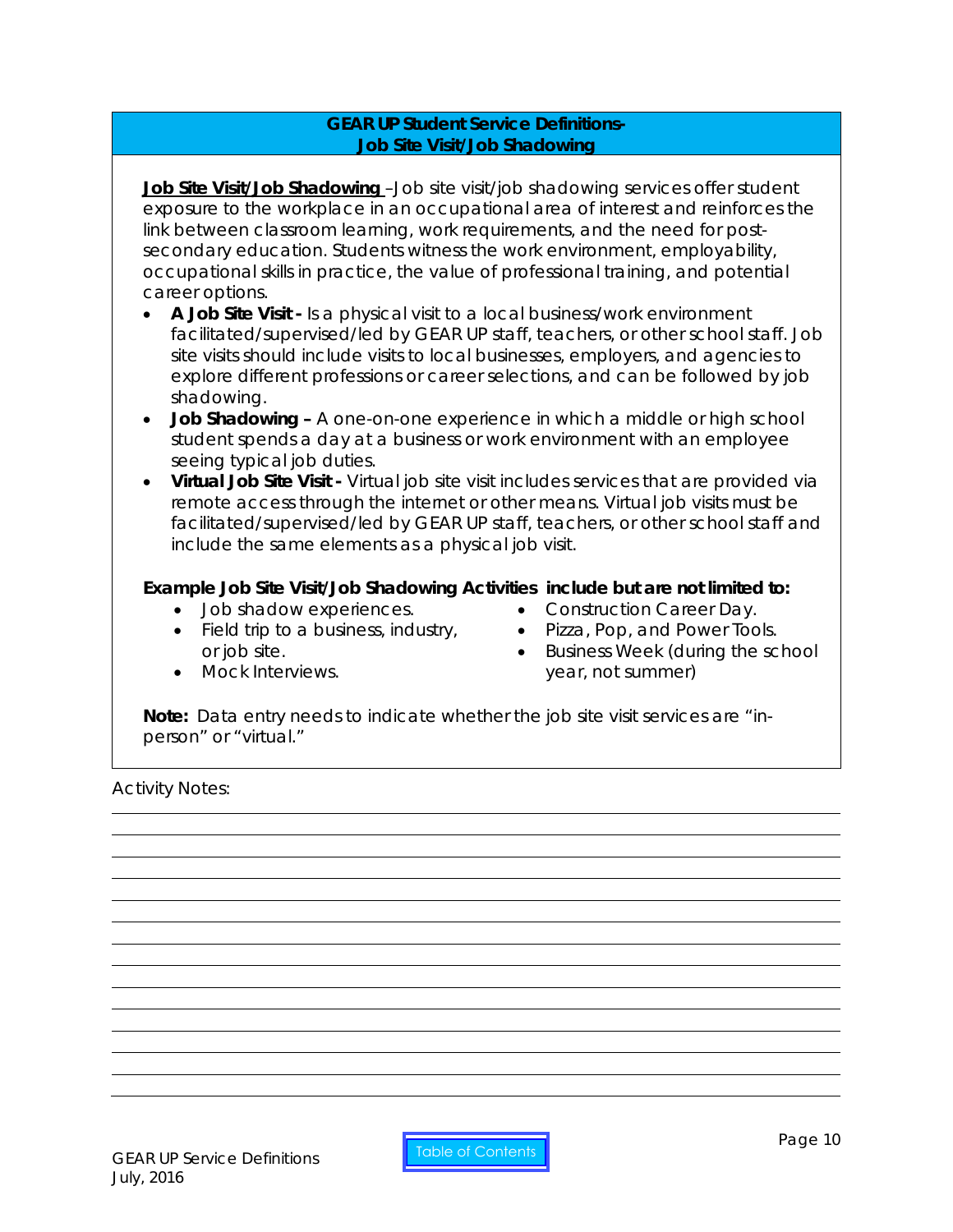## <span id="page-10-0"></span>**GEAR UP Student Service Definitions-Student Workshops**

**Student Workshops** - Student workshops are services that include interactive informational classroom-level, large - or small-group sessions that involve hands-on experience for each student in the workshop. Workshops are offered to groups of students on topics like secondary school success and college awareness, and general elements of college readiness such as study skills, self-monitoring, goalsetting, time management, and problem-solving. This includes guest speakers that motivate students and highlight careers.

## **Student Workshops Generally -**

- May be held on school campus or an off-campus venue.
- All students receive the same information during the workshop, it is not individualized.
- Are informational in nature and are not intended to provide direct counseling or guidance to individual or small groups of students. (Activities of this nature are [CAAPCC,](#page-6-0) as defined).
- Have a presenter or guest speaker.
- Have an agenda or lesson plan.
- May have visual aids and/or handouts.
- Start and end at a set time, and all students participate for that set time.
- Generally, participants leave the session with a better general understanding of the topic addressed.

#### **Example Student Workshop Activities** *include but are not limited to:*

- College fairs.
- Career fairs.
- Guest Speakers (not college recruiters).
- College application activities that are general in nature.
- Speed Jobbing. • College Planning Days.
- Latina Youth Conference.
- CISPUS Leadership Camp.
- Ropes/Challenge course.
- First Aid/CPR.
- **Virtual Student Workshops -** Virtual student workshops include services that are provided via remote access through the internet or other means.

*Note: Data entry needs to indicate whether the workshop services are "in-person" or "virtual."*

#### Activity Notes: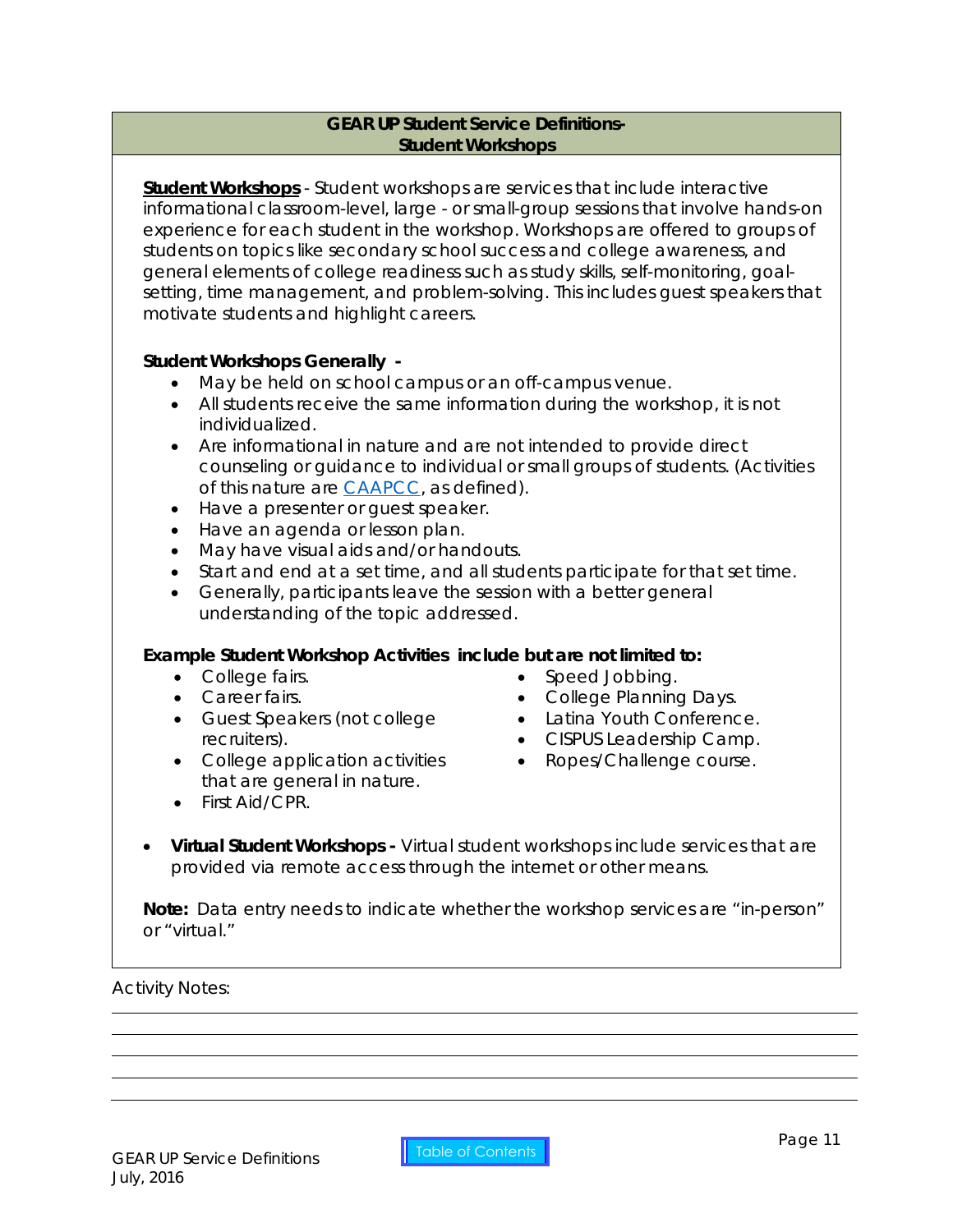## **GEAR UP Student Service Definitions-Tests/Test Preparation**

<span id="page-11-0"></span>**Tests/Test Preparation** – College readiness assessments, or preparation activities for assessments.

- **Entering Student Assessments:** Enter assessment participation for the following assessments *whether GEAR UP pays for it or not.* This is the only method we have of tracking your compliance with this requirement.
	- Aspire (previously EXPLORE, PLAN). PSAT.
		-
	- ACT. SAT.
	-
	- Compass. Accuplacer.
	- ASVAB.
	- **Priority Schools:** You must enter all GEAR UP students who complete any of the listed assessments. You may opt to enter non-GEAR UP students, but it is not required.
	- **Cohort Schools:** You must enter all GEAR UP students (Class of 2017). Do not enter other students.
- **Test Preparation:** Any test preparation, for any assessment that is provided by GEAR UP must be entered in the portal. This may include the required assessments above, and those we don't track, listed below. For example, we don't record End of Course Exams (EOC) as a GEAR UP activity in the portal because it does not qualify as a GEAR UP activity (it would happen without GEAR UP). However, if GEAR UP staff facilitate an EOC preparation activity, or GEAR UP pays for an EOC preparation class, then the preparation activity is entered in the portal (because that activity wouldn't happen without GEAR UP).
- **Assessments that are not Entered in the Portal:**
	- End *of Co*u*rse Exams (EOC).*
	- MSP/HSPE/SBA.
	- MAPS.

# **Reporting Assessment Participation in the Portal:**

- Enter assessments for each day they are offered for your students.
- If the assessment is offered on multiple days, create a multi-day activity.
- Enter the actual number of hours the test is offered, which is the standard time the test is expected to complete. The completion time does not have to be adjusted by student.
- **Test/Test Preparation continued on next page**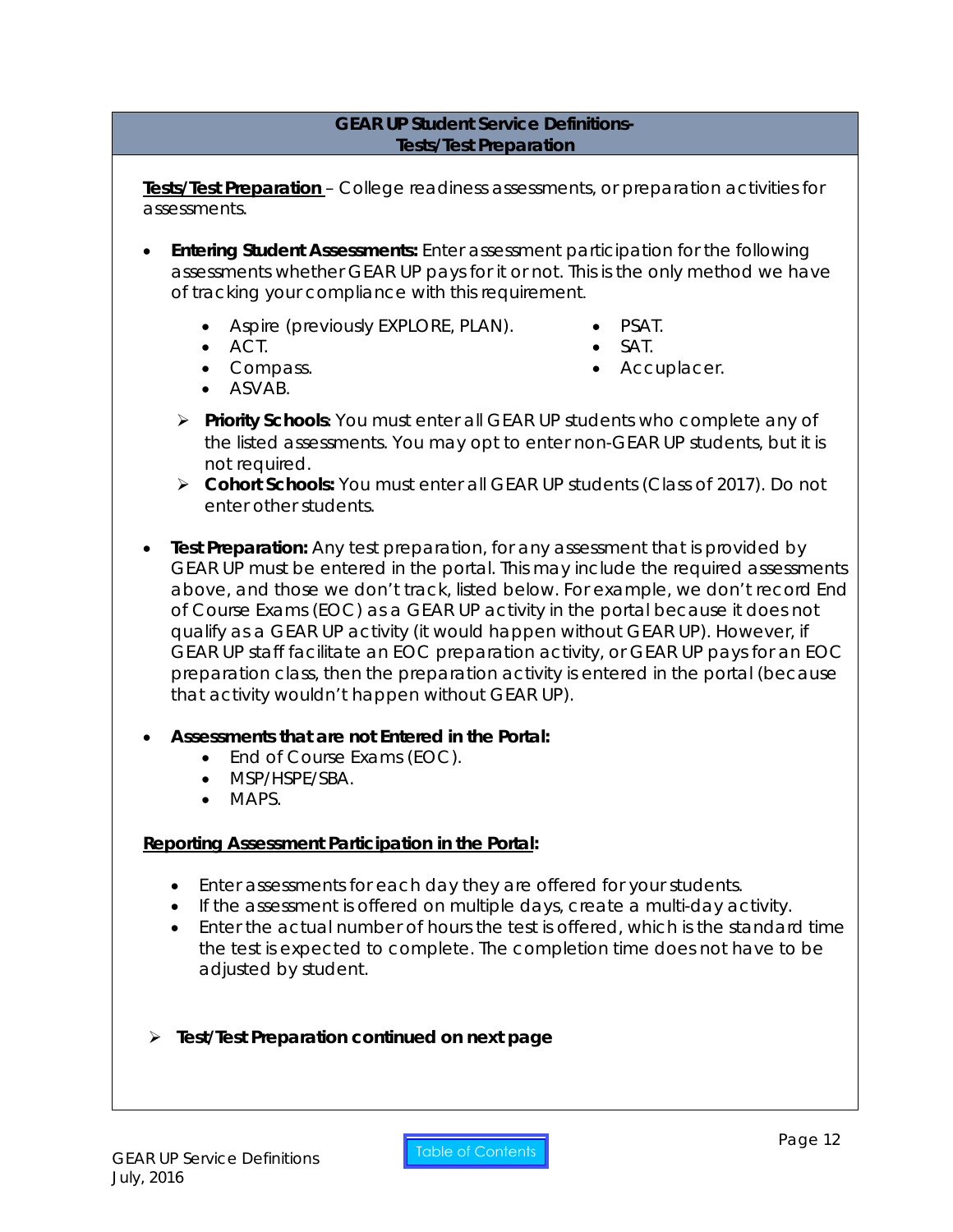**Naming Test Assessment & Preparation Activities (cont.) -** When entering assessments in the portal, use the naming conventions below. Examples include: Do not add any other information to the test name, such as *"BBCC Compass Test"*, or *"GHCC College Placement Test".*

- ACT Test
- SAT Test
- Accuplacer Test
- Aspire Test  $8<sup>th</sup>$  Grade
- Aspire Test 10<sup>th</sup> Grade
- ASVAB Test
- Compass Test
- PSAT Test
- Test Prep EOC
- Test Prep ACT-
- Test Prep SAT
- Test Prep SBAC
- Test Prep AP
- **Note –** Do not enter "Registered for SAT/ACT" as an activity. You should only enter when you have confirmed that the student actually took the test. However, if you are counseling students about taking an assessment, this should be recorded as a CAAPCC activity.
- **AP Testing:** AP Testing is entered as an "Other Fee Only" Activity Type. Click on the link, or see information in the "Other – [Fee Only"](#page-16-0) section, below.

## **Activity Notes:**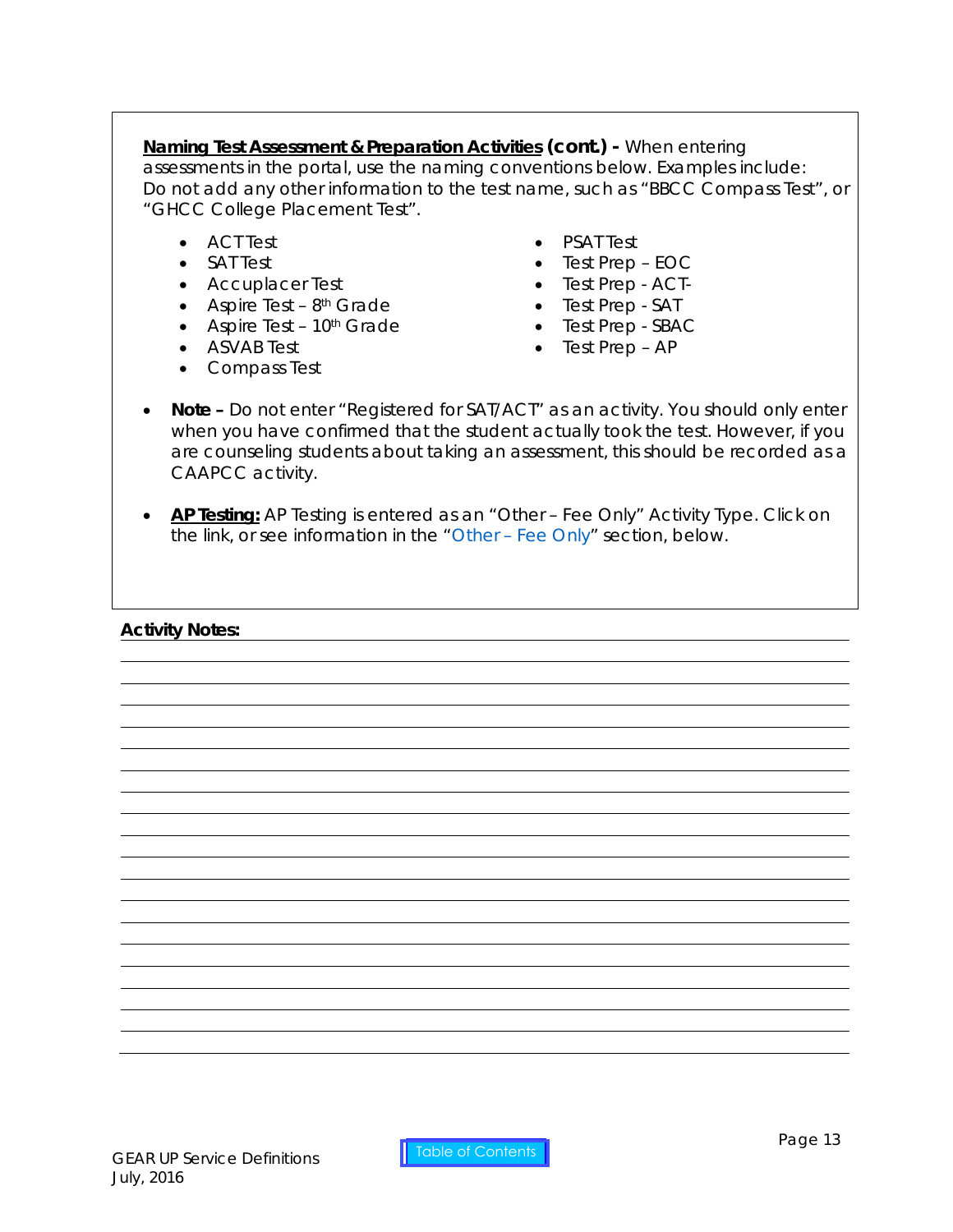#### <span id="page-13-0"></span>**GEAR UP Student Service Definitions-Summer Programs**

**Summer Programs** - Summer programs are services that include an experience over one or multiple days during the summer, (or other non-school year time, i.e., for year round schools). Summer programs could be a statewide GEAR UP summer camp, a local summer camp funded by GEAR UP, a residential GEAR UP program hosted by a college/university/community organization, or another camp attended by a GEAR UP student that supports the GEAR UP mission.

## **Summer Programs Activity Types Include:**

- **Summer Programs - Academic Enrichment:** These are summer experiences that enhance a student's academic experience, increase their knowledge of college preparation and planning, or provide access to rigorous coursework. These may include:
	- **Summer School:** when facilitated or taught by GEAR UP paid staff and is rigorous or advanced in nature (not remedial or credit retrieval). GEAR UP staff must provide direct service to the students, and only the time providing direct service is documented. For example, the student is in class 4 hours per day and the class is taught by a non-GEAR UP paid staff. The GEAR UP staff provides assistance to the student for 20 minutes per day, or it may vary. Only the time spent directly with the student is recorded.
	- **GEAR UP Summer Camps:** These camp experiences are fully funded by GEAR UP, so the full time students spend in the program are documented in the portal: For example --
		- GEAR UP Summer Camp (GEAR UP, Get Ready!, GEAR UP Focus Camps).
		- GEAR UP Leadership Institute at UW.
		- NCCEP/GEAR UP Leadership Institute.
- **Summer Programs – Remedial Services:** These are summer experiences that help students make up credit deficiencies, or build academic skills where there are gaps. These may include:
	- Summer school when facilitated or taught by GEAR UP paid staff.
	- Credit recovery or retrieval taken in summer school that is facilitated or taught by GEAR UP paid staff.
	- GEAR UP staff must provide direct service to the students, and only the time providing direct service is documented.
	- For example, the student is in class 4 hours per day and the class is taught by a non-GEAR UP paid staff. The GEAR UP staff provides assistance to the student for 20 minutes per day, or it may vary. Only the time spent directly with the student is recorded.

## **Summer Programs continued on next page**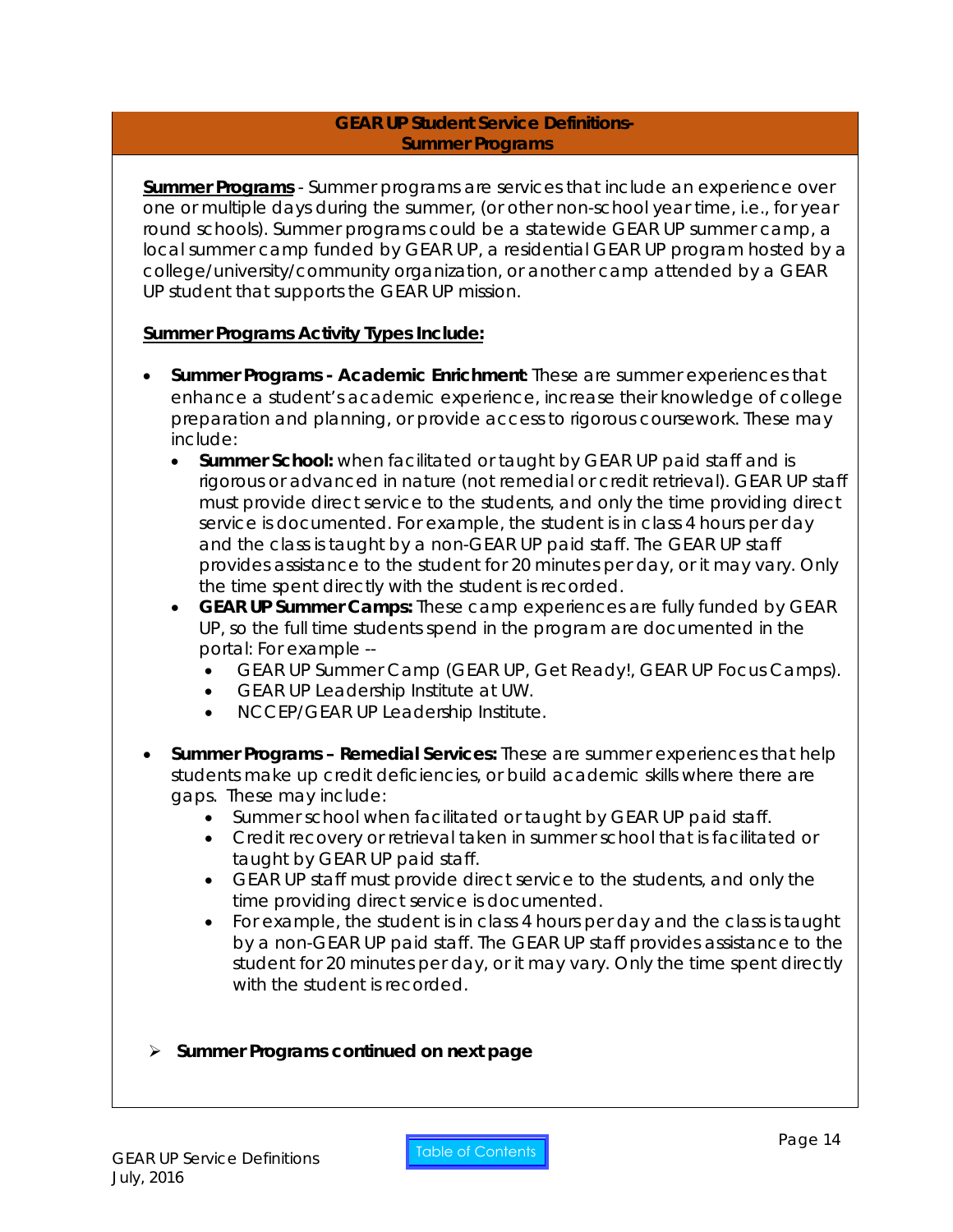# • **Summer Programs – Fee Only**

- Any program during the summer session in which no direct support from GEAR UP staff is provided but GEAR UP provides the funding for the coursework or summer camp.
- Summer camp from GEAR UP approved/endorsed list, including Business Week.
- Summer school when GEAR UP is not providing any direct service, but pays tuition. This may be academic enrichment courses, credit retrieval, or remedial coursework.

*Note: Data entry needs to indicate whether summer programs are providing services for "academic enrichment" or "remedial services." In addition, summer programs may include other services that should be recorded as such, i.e., college visit.*

Activity Notes: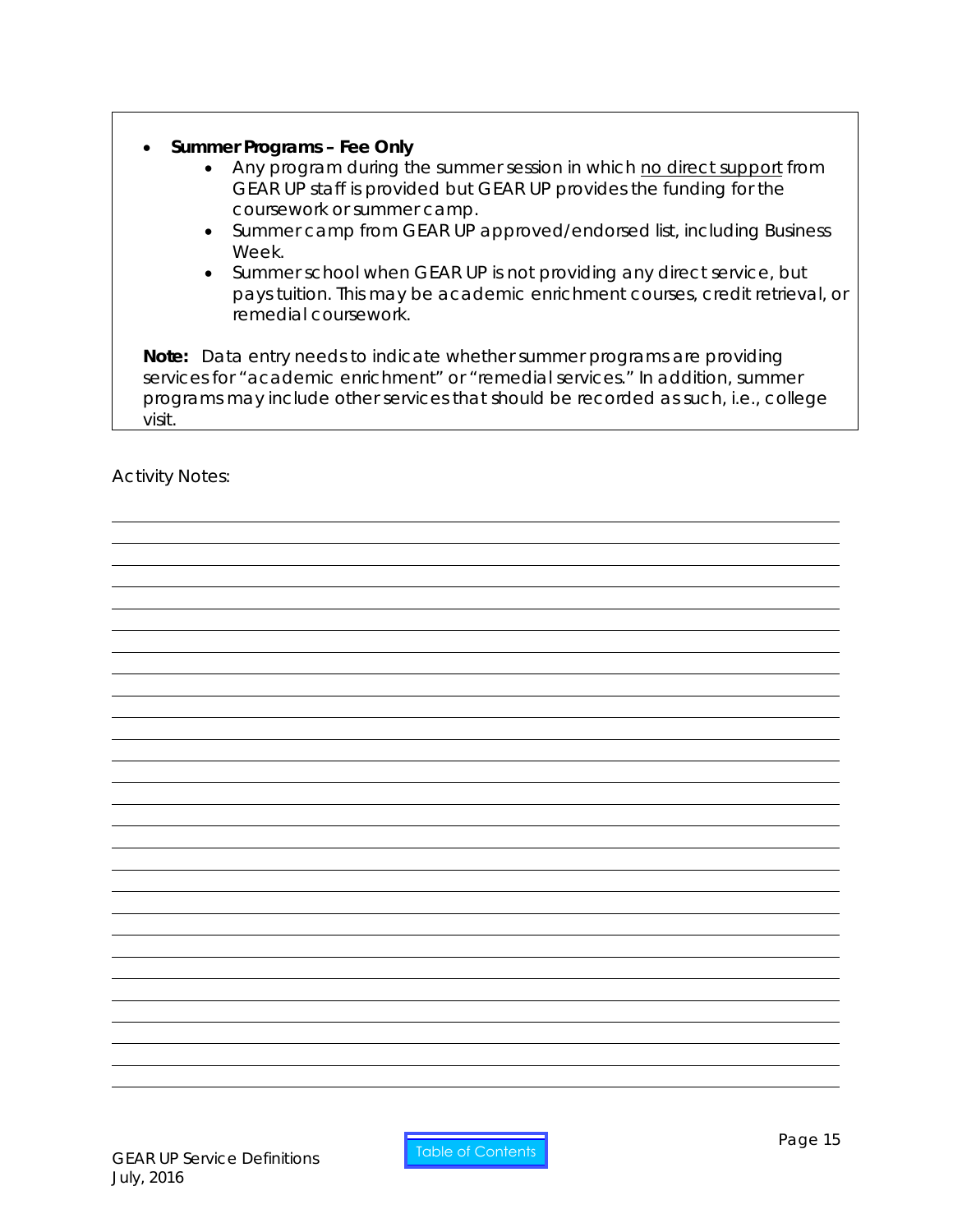#### <span id="page-15-0"></span>**GEAR UP Student Service Definitions-Student Orientation**

**Student Orientation** - Student orientation refers to the annual fall event, or new student events, that inform **all** students of the available opportunities in GEAR UP.

- All schools are required by contract to conduct a Student Orientation by October 1 each year.
- New student orientations throughout the academic year are also recommended.
- The activity name must include "Student Orientation."

Activity Notes:

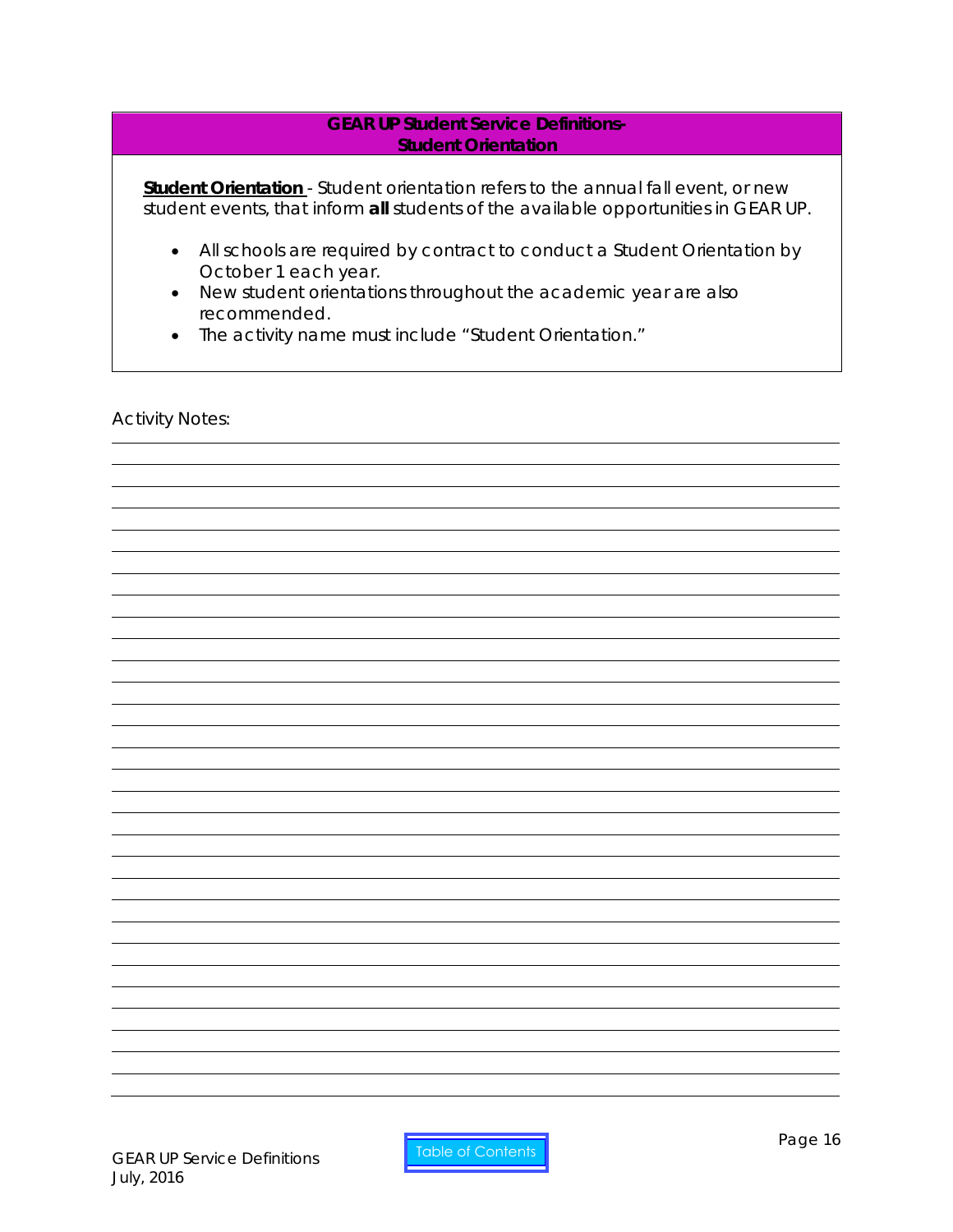#### <span id="page-16-0"></span>**GEAR UP Student Service Definitions- "Other" and "Other-Fee' Only"**

**Other**– This category is only used when a GEAR UP activity does not fit into any other Activity Type.

**Examples of 'Other' Activities Include, but are not Limited to:**

- **National GEAR UP week activities:** Only those activities that provide a direct service are entered in the portal. You may do other, fabulous things, but they don't qualify for portal entry, such as, having your students wear college gear for a day. All NGU Week activities, both direct service and non-direct service, are reported to Katherine Kersten at the conclusion of NGUW so you will get credit for them in this way. Here are some examples of what should be entered in the portal for NGUW:
	- Student time spent decorating bulletin boards or classroom doors.
	- Daily announcements by GEAR UP staff must be at least 10 minutes in duration.
	- GEAR UP Bingo, Jeopardy or other games.
	- College Knowledge Passports.
	- Community service activities.
- **Academic recognition events:** specific to GEAR UP program For example, "Pi Day" to celebrate GEAR UP students who have a 3.14 GPA or better is an "Other." A graduation celebration at the end of the year is not a GEAR UP activity, usually, since they would happen anyway.
- **Classes during the school day:** when GEAR UP is paying for the teacher's time. For example, if a teacher is paid with GEAR UP funds to provide a robotics class as part of the regular school day, all participation data is entered under 'Other'.

**Other – 'Fee Only' Service Category Description** – Use this Activity Type when GEAR UP pays a required fee on behalf of a student to participate in an activity, but no direct service is provided by GEAR UP staff or other staff paid by GEAR UP. Examples may include:

- AP Test Fees/
- Accelerated/rigorous course tuition.
- College in the High School when fees are paid by GEAR UP.
- STAMP (language proficiency exam) when fees are paid by GEAR UP.
- Credit retrieval course tuition.

**NOTE**: *Summer activities, including summer school or camp, are not included in "Other-Fee Only." See section on Summer activities for detail.*

Activity Notes: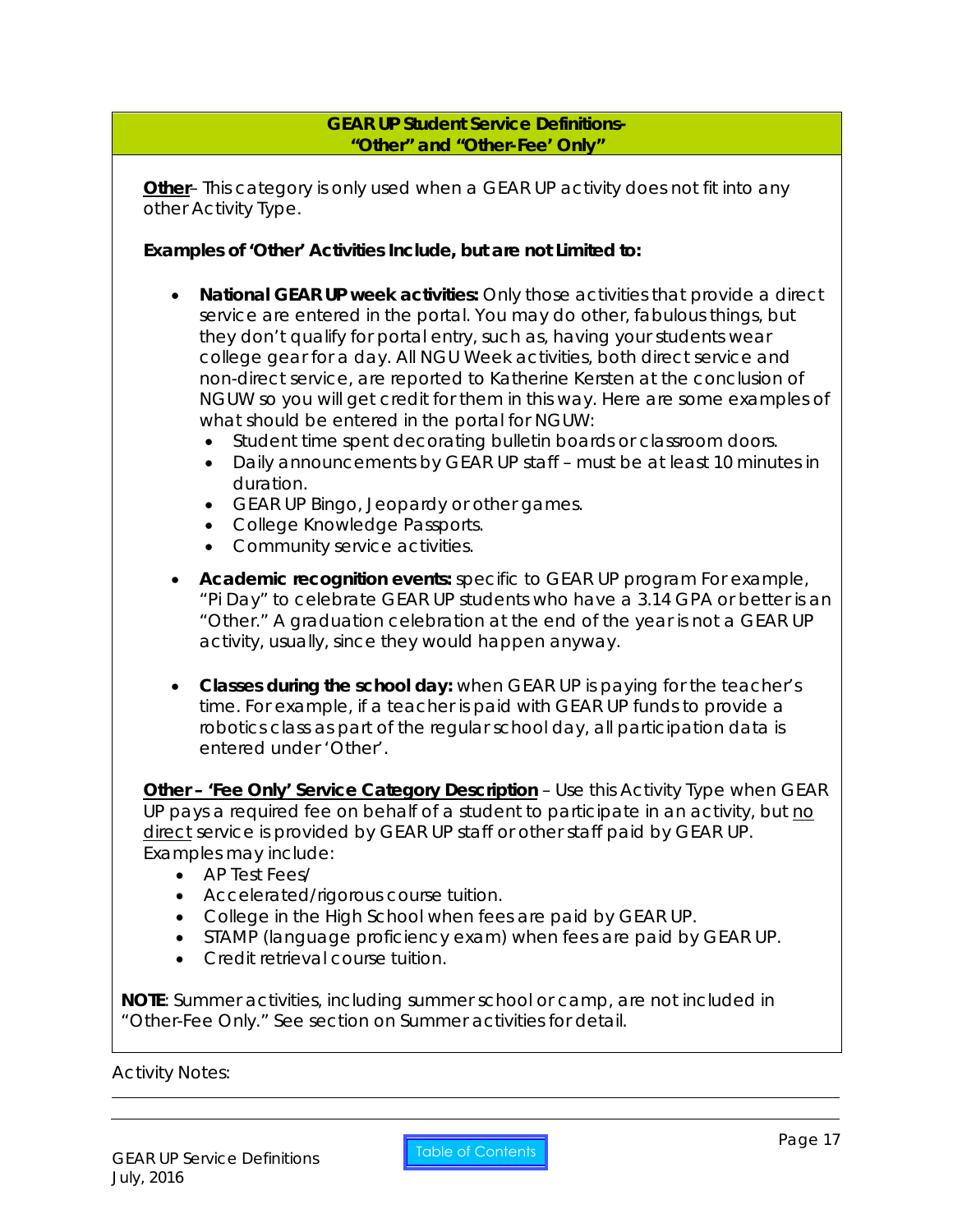# <span id="page-17-0"></span>**Entering and Tracking College Applications in the Portal**

**College Applications** - College applications must be tracked by individual student on the 'Student Tab' in your GEAR UP Activity Portal. If there was direct service provided to the student or students, that activity would be entered separately under the corresponding Activity Type, 'Counseling and Advising', or, depending on the activity, "Student Workshops'.

- **1.** Login to the WSAC Portal.
- **2.** Choose the GEAR UP Program from your program choices.
- **3.** Click on the '*Students'* link.
- **4.** From here you can search for your GEAR UP students either by SSID, First Name, or Last Name. (You will need to type the student's full first or last name out. Unlike adding the student to an activity, it will not self-populate). You can also search without filtering, which will give you all your students enrolled in your school.
- **5.** Click on the student's SSID, this will take you to the individual student record.
- **6.** Across the top of the page, **you** will see three tabs, *'Activities,' 'College Apps',* and *'Notes'*.
- **7.** Below that are two tabs, *'Student Activities'* and *'Parent/Family Activities'*.
- **8.** Click on the *'College Apps'* tab.
- **9.** Click on the *'+ Add Application'* button.
- **10.** Much like adding a College Visit Activity, you will add the college the student has applied to by starting to type the name of the college in the *'College'* drop-down box and then the date. Later, if the student is accepted to that college, you will put a check mark in the *'Accepted by College'* box.
- **11.** Click on the *'Save'* button at the bottom right hand corner of the *'College Application'* box.
- **12.** The college the student applied to will now show up on the student's *'College Apps'* tab.
- **13.** Add all the colleges the student applies to using this method. Once you know a student has been accepted to a particular college, use the 'Edit' feature to mark tat application as 'Accepted.'

Activity Notes: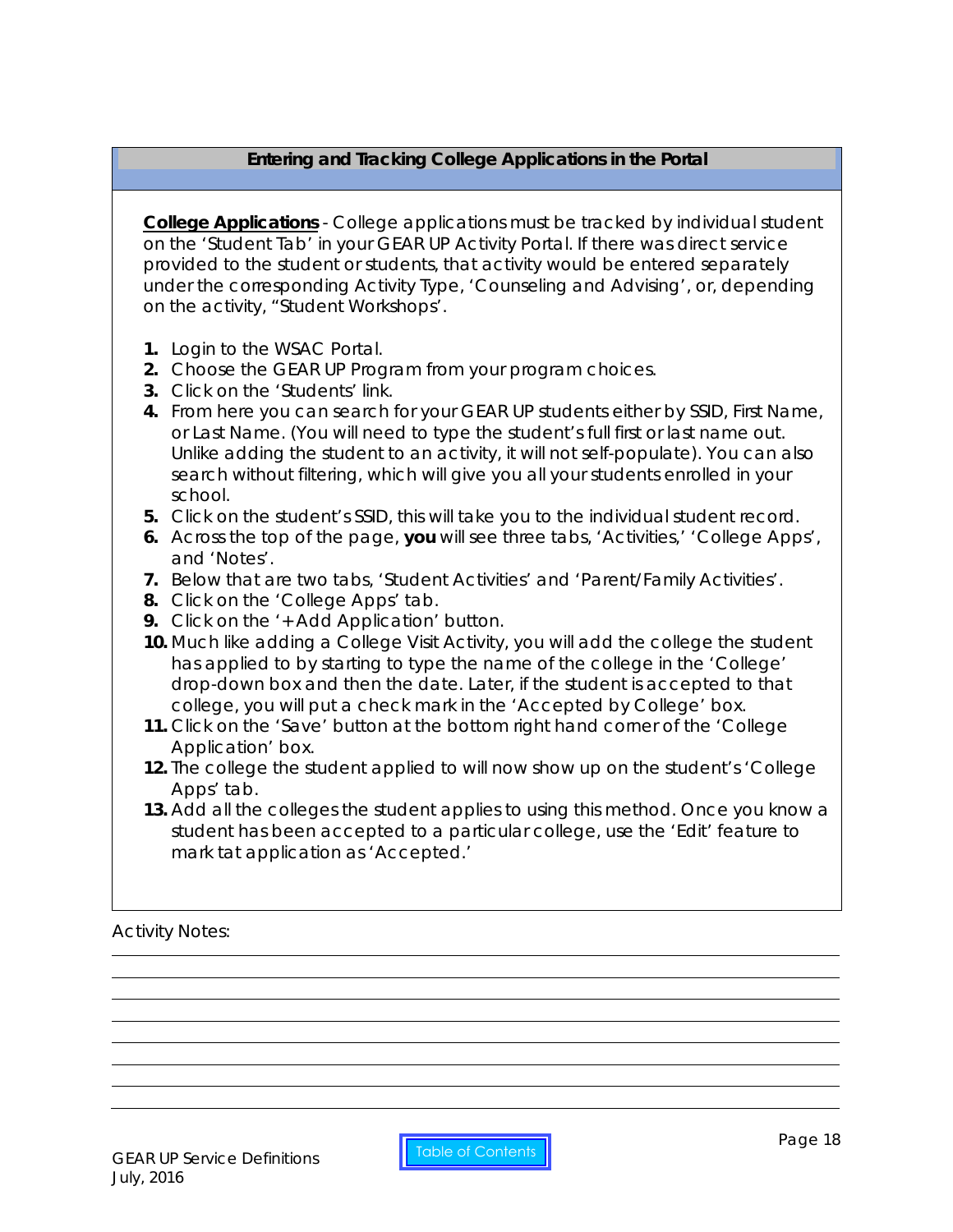#### **GEAR UP Service Definitions Family Events-College Visits**

<span id="page-18-0"></span>**Family Events – College Visits** – Family Events-College Visits are services that take place on a college campus by a parent/guardian, with or without the GEAR UP student. These are college visits that are facilitated, supervised, or led by GEAR UP paid staff, or college representatives. The primary objective of the event would be to conduct a college visit. This should include an official tour, presentation(s) by admissions, academic departments, athletics, student affairs, residence life, multicultural affairs, and other college departments.

**Family Events - Virtual College Visits** – Virtual parent/guardian college visits includes services that are provided via remote access through the internet or other means. Virtual college visits must be facilitated/supervised/led by GEAR UP staff, teachers, or other school staff and include the same elements as a physical college visit.

Activity Notes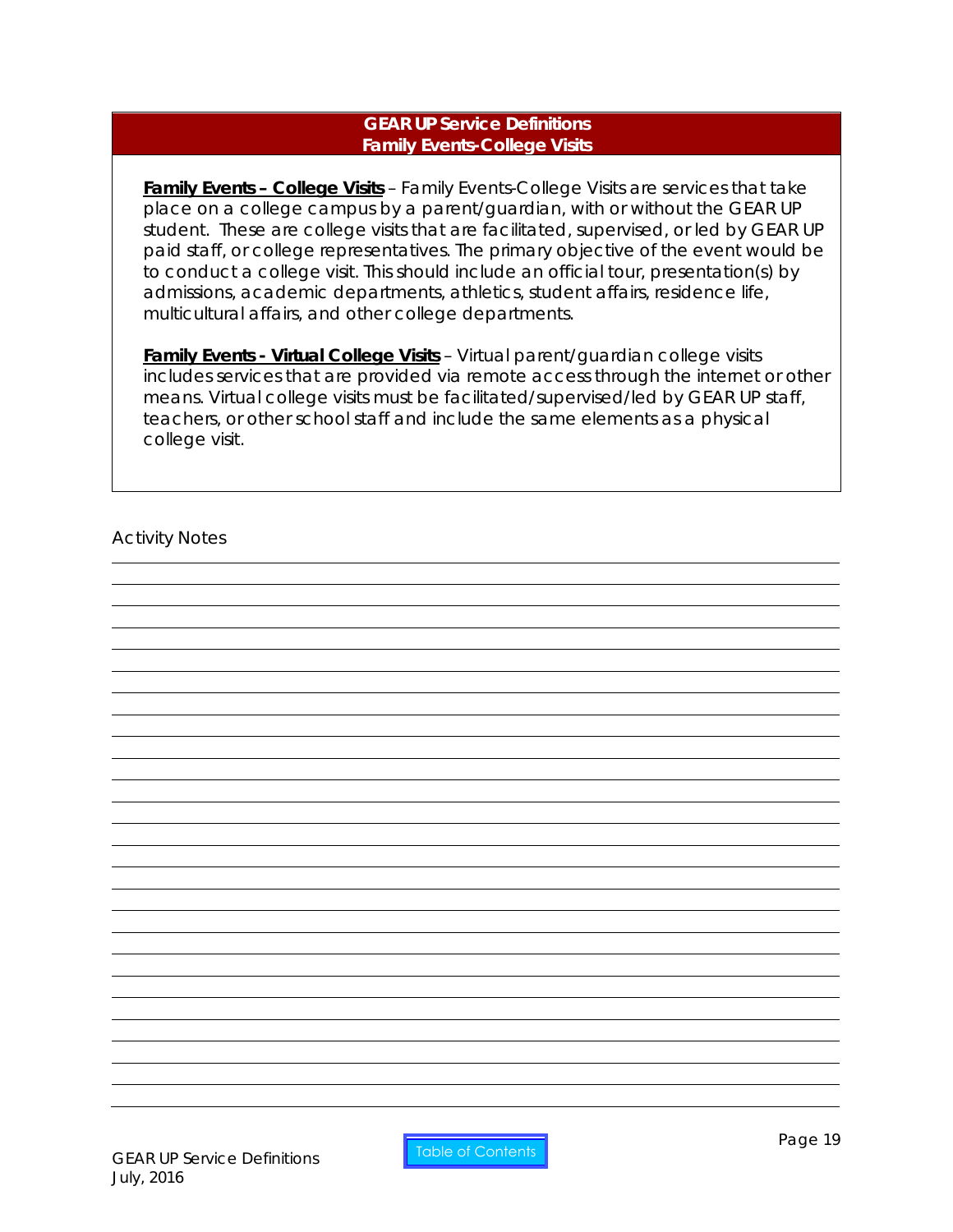## **GEAR UP Service Definitions Family Events-Counseling & Advising**

<span id="page-19-0"></span>**Family Events-Counseling & Advising** – Family counseling and advising activities provide services that span a spectrum of activities. These activities can include one-on-one or small group advising for parents, guardians or adult family members. These activities are designed to meet the specific needs of the individuals engaged in the activity.

- **Counseling:** Meeting with parents/guardians to discuss student's personal growth issues such as decision making, goal setting, behavior concerns, family issues, home visits, etc.
- **Advising:** Providing individual assistance to parents/guardians on their student's college choices, college planning, financial aid planning, etc.

## **Family Counseling & Advising Example Activities –**

- Academic planning and intervention.
- Individual in-person meetings, phone meetings with family (not robo-calls).
- Providing information about course requirements, registration, and transition to high school activities.
- Student Led Conferences.

## Activity Notes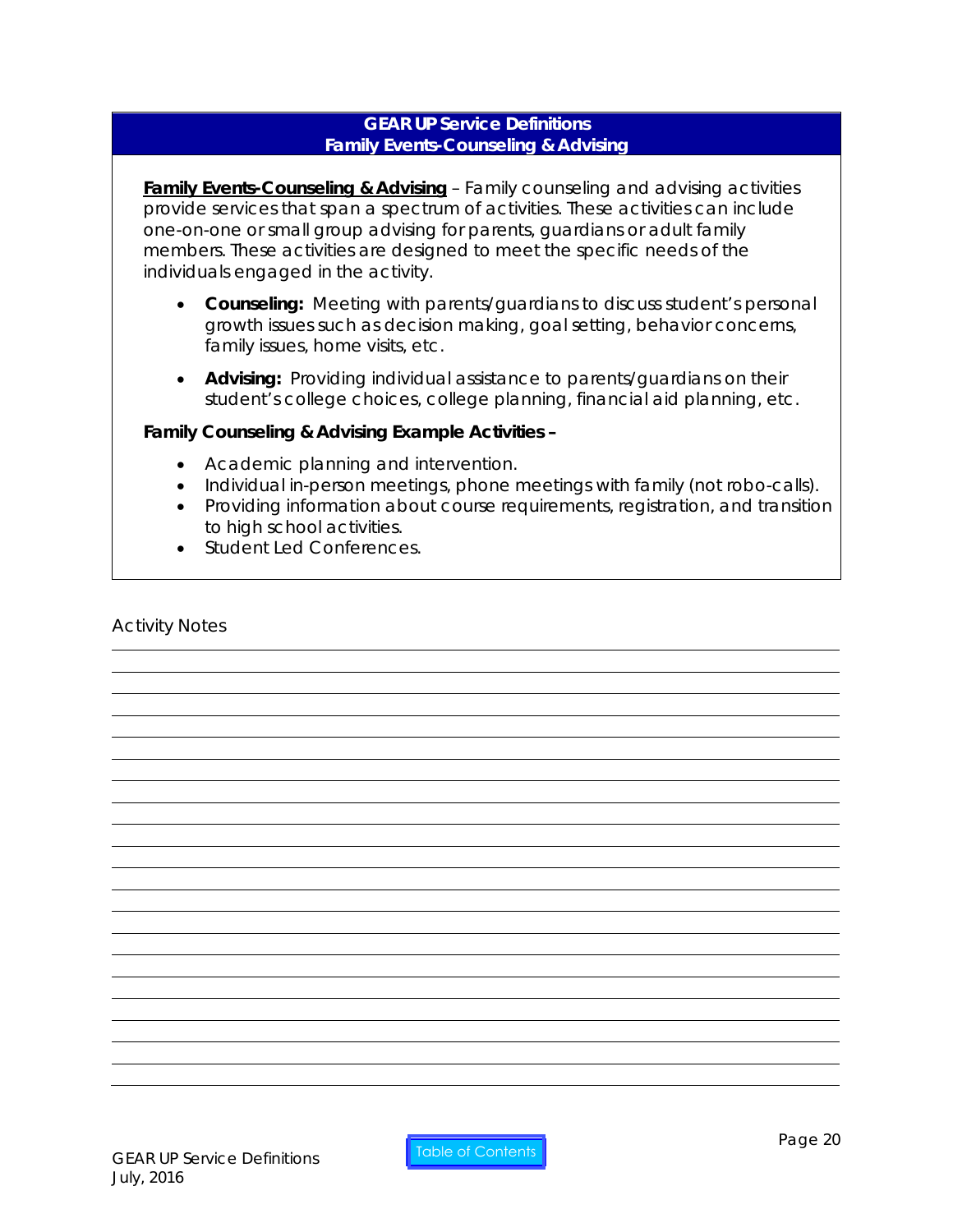#### **GEAR UP Service Definitions Family Events-Workshops-College Prep & Financial Aid**

<span id="page-20-0"></span>**Family Events - Workshops - College Prep and Financial Aid** – College prep and financial aid family workshops include services that demonstrate how to assist their GEAR UP student with college preparation or financial aid information. These services focus on college entrance requirements and financial aid opportunities.

# **Example College Prep & Financial Aid Workshops for Parents:**

- 16 Summers Family Presentations
- Scholarship Junkies Family Night
- ACT/SAT Test Results-Family Night
- College & Career Family Events
- College Application Activities
- Financial Aid Literacy Curriculum for Families
- College Goal Family Events
- FAFSA Completion-Family Events
- Financial Aid Awareness Nights-Family

**Virtual Parent/Family Workshops:** Virtual parent/family workshops include services that are provided via remote access through the internet or other means.

*NOTE: Data entry needs to indicate whether workshops are "in-person" or "virtual."*

Activity Notes